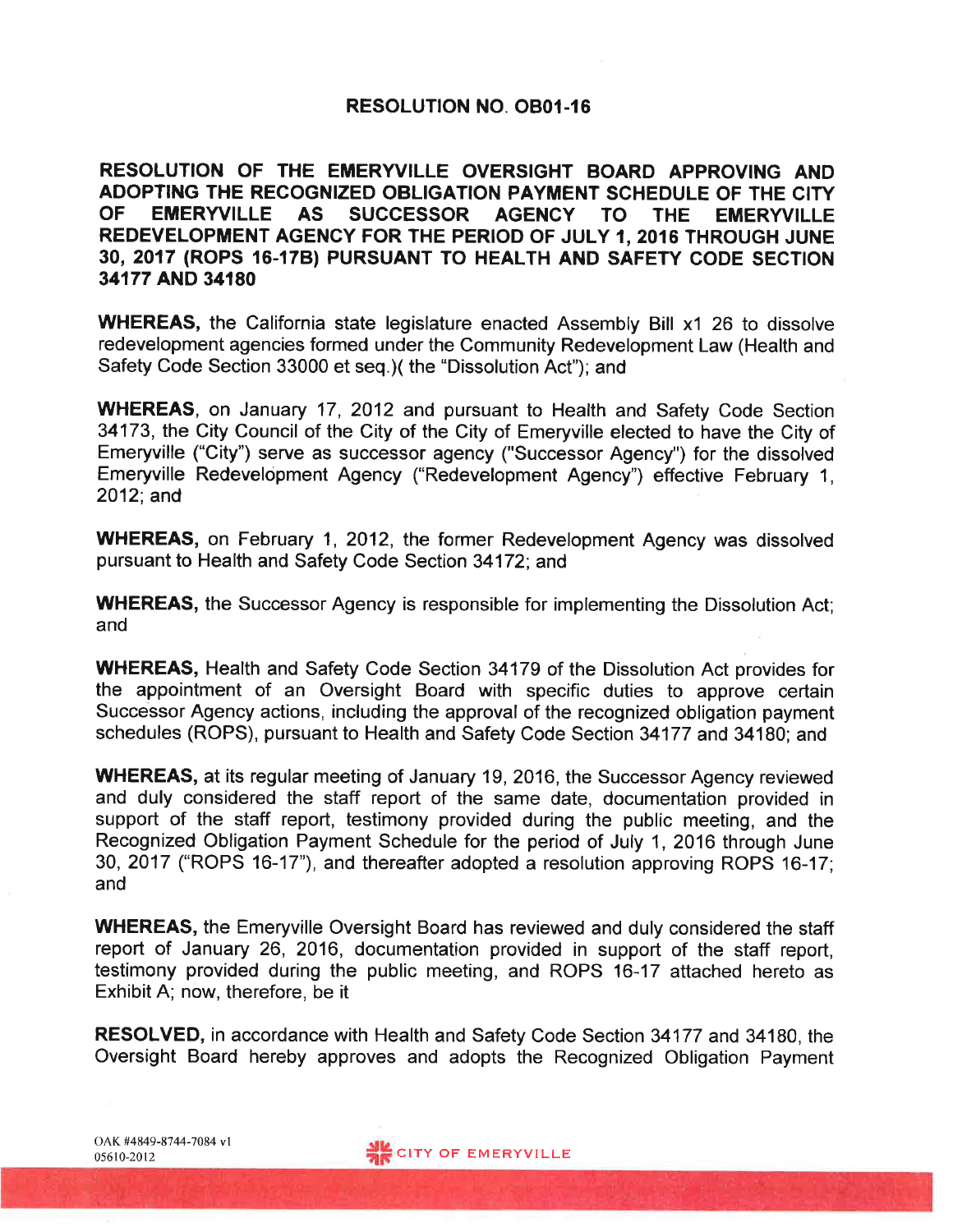Resolution No. OB01-16 **Emeryville Oversight Board ROPS 16-17** January 26, 2016 Page 2 of 2

Schedule for the period July 1, 2016 through June 30, 2017, known as ROPS 16-17, attached hereto as Exhibit A; and, be it, further

RESOLVED, that the Oversight Board hereby authorizes and directs the City Manager and Finance Director or their designees to transmit a copy of this Resolution and the Recognized Obligation Payment Schedule for the period July 1, 2016 through June 30, 2017, known as ROPS 16-17, attached hereto as Exhibit A, to the Department of Finance, the State Controller, the Alameda County Administrative Officer, and the **Alameda County Auditor Controller** 

ADOPTED, by the Emeryville Oversight Board at a regular meeting held on Tuesday, January 26, 2016.

anne Martinez

**ATTEST:** 

**ARY** 

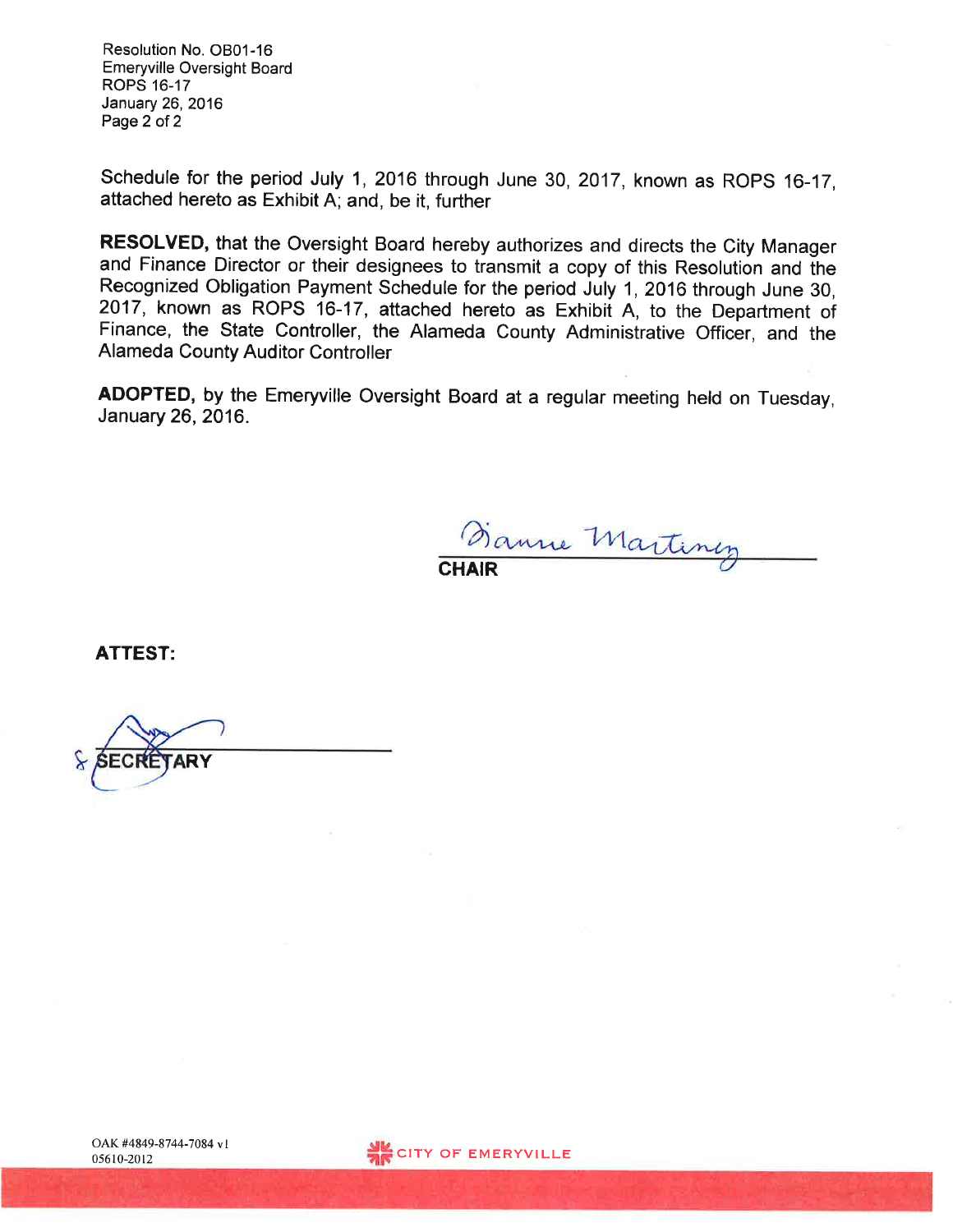Recognized Obligation Payment Schedule (ROPS 16-17) - Summary<br>Filed for the July 1, 2016 through June 30, 2017 Period

I

|         | Successor Agency:        | Emeryville                                                                                    |                                           |                                       |               |
|---------|--------------------------|-----------------------------------------------------------------------------------------------|-------------------------------------------|---------------------------------------|---------------|
| County: |                          | Alameda                                                                                       |                                           |                                       |               |
|         |                          |                                                                                               |                                           |                                       | ROPS 16-17    |
|         |                          | Current Period Requested Funding for Enforceable Obligations (ROPS Detail)                    | 16-17A Total                              | 16-17B Total                          | <b>Total</b>  |
|         | Sources (B+C+D):         | Enforceable Obligations Funded with Non-Redevelopment Property Tax Trust Fund (RPTTF) Funding |                                           |                                       |               |
|         |                          |                                                                                               | 8,260,293<br>s,                           | <b>u</b>                              | $-58,260,293$ |
| ≃       | Bond Proceeds Funding    |                                                                                               |                                           |                                       | 1             |
| ပ       | Reserve Balance Funding  |                                                                                               | 8,260,293                                 |                                       | 8,260,293     |
|         | Other Funding            |                                                                                               |                                           |                                       | 1             |
| ш       |                          | Enforceable Obligations Funded with RPTTF Funding (F+G):                                      | 5                                         | 3,670,807 \$ 14,192,349 \$ 17,863,156 |               |
|         | Non-Administrative Costs |                                                                                               | 3,670,807                                 | 14,067,349                            | 17,738,156    |
| ৩       | Administrative Costs     |                                                                                               |                                           | 125,000                               | 125,000       |
| I       |                          | Current Period Enforceable Obligations (A+E):                                                 | $$11,931,100$ $$14,192,349$ $$26,123,449$ |                                       |               |
|         |                          |                                                                                               |                                           |                                       |               |

Certification of Oversight Board Chairman:<br>Pursuant to Section 34177 (o) of the Health and Safety code, I<br>hereby certify that the above is a true and accurate Recognized<br>Obligation Payment Schedule for the above named succ agency.

 $6/26/2016$ Martinez Chair Title Date maure Martiney Dianne Signature Name  $|s|$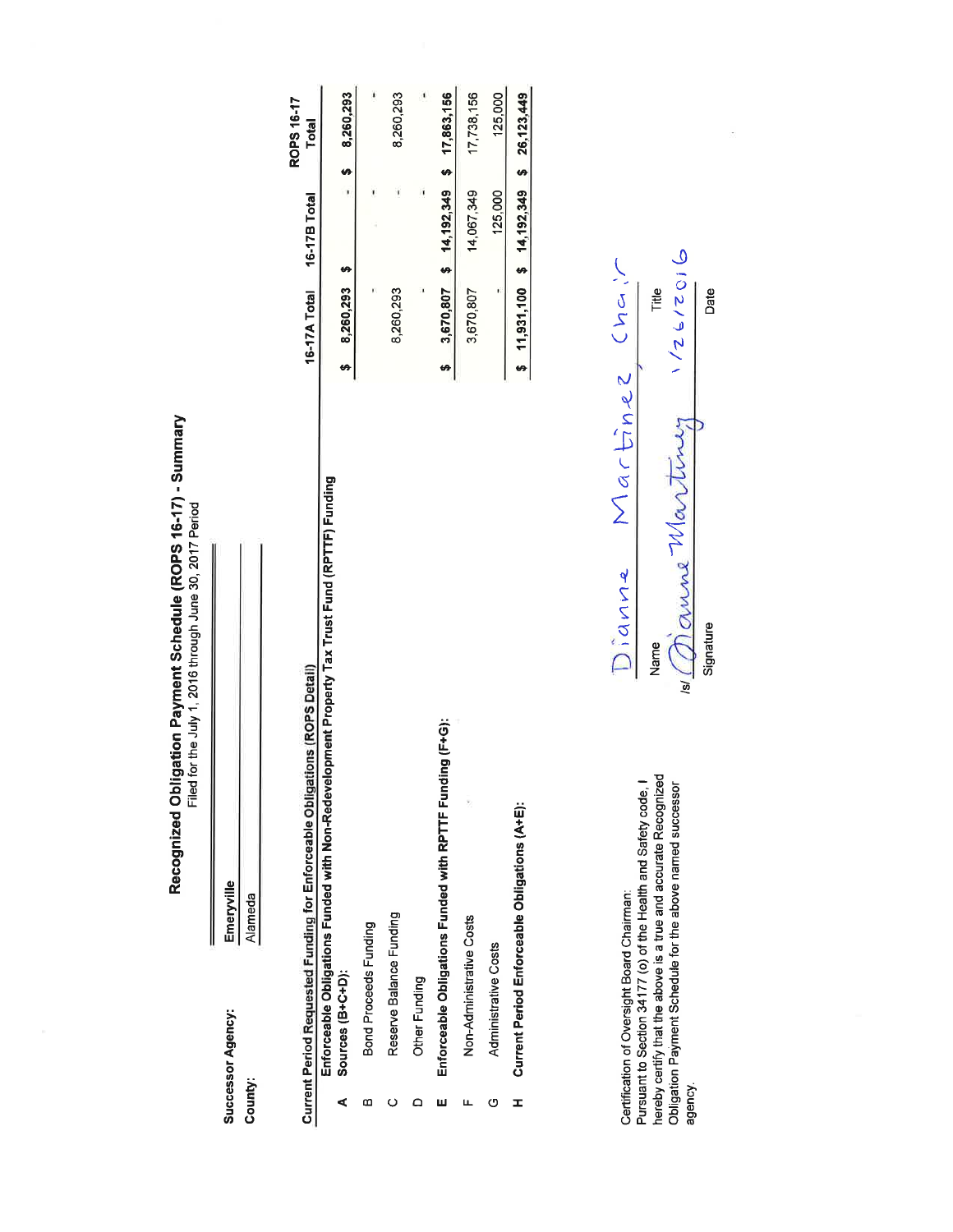|              | Emeryville Recognized Obligation Payment Schedule (ROPS 16-17) - ROPS Detail<br>July 1, 2016 through June 30, 2017                                              |                                                  |                                             |                                               |                                                      |                                                                                                                                                                                                    |                          |                                                               |                      |                                                          |       |                                                          |                    |                        |       |                               |               |                                                          |                    |                         |                  |                 |                  |
|--------------|-----------------------------------------------------------------------------------------------------------------------------------------------------------------|--------------------------------------------------|---------------------------------------------|-----------------------------------------------|------------------------------------------------------|----------------------------------------------------------------------------------------------------------------------------------------------------------------------------------------------------|--------------------------|---------------------------------------------------------------|----------------------|----------------------------------------------------------|-------|----------------------------------------------------------|--------------------|------------------------|-------|-------------------------------|---------------|----------------------------------------------------------|--------------------|-------------------------|------------------|-----------------|------------------|
|              | (Report Amounts in Whole Dollars)                                                                                                                               |                                                  |                                             |                                               |                                                      |                                                                                                                                                                                                    |                          |                                                               |                      |                                                          |       |                                                          |                    |                        |       |                               |               |                                                          |                    |                         |                  |                 |                  |
| $\mathbf{A}$ |                                                                                                                                                                 |                                                  |                                             |                                               |                                                      |                                                                                                                                                                                                    |                          |                                                               |                      |                                                          |       |                                                          | 16-17A             |                        |       |                               |               |                                                          | 16-17B             |                         |                  |                 |                  |
|              |                                                                                                                                                                 |                                                  |                                             |                                               |                                                      |                                                                                                                                                                                                    |                          |                                                               |                      |                                                          |       | Non-Redevelopment Property Tax Trust Fund<br>(Non-RPTTF) |                    | <b>RPTTF</b>           |       |                               |               | Non-Redevelopment Property Tax Trust Fund<br>(Non-RPTTF) |                    | <b>RPTTF</b>            |                  |                 |                  |
| Item #       | <b>Project Name/Debt Obligation</b>                                                                                                                             | <b>Obligation Type</b>                           | Contract/Agreement<br><b>Execution Date</b> | Contract/Agreement<br><b>Termination Date</b> | Payee                                                | <b>Description/Project Scope</b>                                                                                                                                                                   | Project Area             | <b>Total Outstanding</b><br>Debt or Obligation<br>174,443,835 |                      | Retired   ROPS 16-17 Total Bond Proceeds  <br>26,123,449 |       | Reserve Balance<br>8,260,293                             | <b>Other Funds</b> | Non-Admin<br>3,670,807 | Admin | 16-17A<br>Total<br>11,931,100 | Bond Proceeds | Reserve Balance                                          | <b>Other Funds</b> | Non-Admin<br>14,067,349 | Admin<br>125,000 | 16-17B<br>Total | 14,192,349       |
|              | 1 Administrative Cost Allowance Per   Admin Costs<br>4 Contract for services                                                                                    | Admin Costs                                      | 1/1/2015<br>1/1/2015                        | 6/30/2017<br>6/30/2016                        | <b>Emeryville Successor</b><br>Renne Sloane Holtzman | ADM-Finance Administrative Cost<br>ADM-Oversight Board Legal Counsel                                                                                                                               | <b>Both</b>              | 250,000                                                       |                      | 250,000                                                  |       | 125.000                                                  |                    |                        |       | 125,000                       |               |                                                          |                    |                         | 125,000          |                 | 125,000          |
|              | 10 Affordable Housing Option                                                                                                                                    | Remediation                                      | 2/15/2011                                   | 12/31/2023                                    | İSakai LLP<br>City of Emeryville-Housing             | Provide legal advice to Board<br>AH-3706 San Pablo Avenue/1025<br>MacArthur Remediation of 3706 SPA                                                                                                | Emeryville               | 100,000                                                       |                      | 100,000                                                  |       | 50,000                                                   |                    |                        |       | 50,000                        |               |                                                          |                    | 50,000                  |                  |                 | 50,000           |
|              | Agreement (Feb 15, 2011)<br>11 Contract for services                                                                                                            | <b>Property Maintenance</b>                      | 1/1/2015                                    | 6/30/2016                                     | Successor<br>National Const. Rental                  | AH-3706 San Pablo Avenue/1025<br>MacArthur Temp Pole at 3706 SPA-                                                                                                                                  | Emeryville               |                                                               | <b>Y</b>             |                                                          |       |                                                          |                    |                        |       |                               |               |                                                          |                    |                         |                  |                 |                  |
|              | 34 Building Holding Costs<br>39 Professional Services Agreement                                                                                                 | <b>Property Maintenance</b><br>Litigation        | 7/1/2014<br>9/1/2010                        | 6/30/2016<br>6/30/2017                        | EBMUD<br>Cox Castle Nicholsen                        | Billboard<br>Vacant properties Water service<br><b>ENV-Bay Street - Site B Cost Recovery Emeryville</b>                                                                                            | Emervville               | 50,000                                                        | $\mathsf{Y}$         | 50,000                                                   |       | 25,000                                                   |                    |                        |       | 25,000                        |               |                                                          |                    | 25,000                  |                  |                 | 25,000           |
|              | $\sqrt{\text{September 1, 2010}}$                                                                                                                               |                                                  |                                             |                                               |                                                      | Site B environmental cost recovery                                                                                                                                                                 |                          |                                                               |                      |                                                          |       |                                                          |                    |                        |       |                               |               |                                                          |                    |                         |                  |                 |                  |
|              | 40 Settlements w/ Chevron, Adams,<br>Koeckritz, Robinson, UPRR (July 23,<br>[2010); Agency v Robinson et.al.;<br>Alameda County Sup Ct, Case No.<br>RG06-267594 | Remediation                                      | 7/23/2010                                   | 6/30/2016                                     |                                                      | EKI, California EPA - DTSC, ENV-Bay Street - Site B Groundwater<br>Clearwater & other vendors   Remediation Costs to remediate<br>groundwater beneath Site B from on-<br>site and off-site sources | Emerville                |                                                               | N                    |                                                          |       |                                                          |                    |                        |       |                               |               |                                                          |                    |                         |                  |                 |                  |
|              | 41 Professional Services Agreement                                                                                                                              | Remediation                                      | 10/6/2004                                   | 6/30/2023                                     | Erler & Kalinowski (EKI)                             | <b>ENV-Bay Street - Site B Groundwater</b><br>Remediation Environmental engineer re<br>on-going groundwater remediation at<br>Site B                                                               | Emervville               | 4,391,000                                                     | N.                   | 1,500,000                                                |       | 1,000,000                                                |                    |                        |       | 1,000,000                     |               |                                                          |                    | 500,000                 |                  |                 | 500,000          |
|              |                                                                                                                                                                 |                                                  |                                             |                                               |                                                      | 10/6/2004; 12/2/2005; 5/19/2006;<br>2/16/2007; 2/19/2007; 6/9/2008;<br>12/15/2008; 5/5/2009; 8/11/2009;<br>3/17/2010;<br>4/18/2011:6/18/2013:6/16/2015                                             |                          |                                                               |                      |                                                          |       |                                                          |                    |                        |       |                               |               |                                                          |                    |                         |                  |                 |                  |
|              | 43 Environmental Oversight Agreement Remediation                                                                                                                |                                                  | 6/27/2011                                   | 6/30/2017                                     | California EPA - DTSC                                | <b>ENV-Bay Street - Site B Groundwater</b>   Emeryville<br>Remediation Site B groundwater<br>remediation oversight                                                                                 |                          | 50,000                                                        |                      | 50,000                                                   |       | 25,000                                                   |                    |                        |       | 25,000                        |               |                                                          |                    | 25,000                  |                  |                 | 25,000           |
|              | 44 Professional Services Agreement<br>$PSA (3/31/2003);$ 1st Amendment to<br>$PSA (04/20/2004);$ 2nd Amendment<br>to PSA (10/5/2011)                            | Remediation                                      | 3/31/2003                                   | 12/31/2022                                    | Erler & Kalinowski (EKI)                             | ENV-Bay Street Site - A Groundwater<br>Monitoring Environmental engineer re<br>on-going groundwater monitoring at Bay<br>Street/Site A<br>3/31/2003; 4/20/2004; 10/5/2011                          | Shellmound               | 25,000                                                        |                      | 25,000                                                   |       | 12.500                                                   |                    |                        |       | 12,500                        |               |                                                          |                    | 12,500                  |                  |                 | 12,500           |
|              | 45 Environmental Oversight Agreement Remediation<br>(Amended 3/13/07)                                                                                           |                                                  | 3/13/2007                                   | 12/31/2022                                    | California EPA - DTSC                                | <b>ENV-Bay Street Site - A Groundwater</b><br>Monitoring Regulatory Oversight<br>7/20/98<br>12/31/22                                                                                               | Shellmound               | 5,000                                                         |                      | 5.000                                                    |       | 2.500                                                    |                    |                        |       | 2,500                         |               |                                                          |                    | 2,500                   |                  |                 | 2,500            |
|              | 46 Settlement Agreement & Order (Feb Remediation<br>$23, 2001$ - Agency v Elementis; US<br>District Ct, Case No. C99-03719                                      |                                                  | 2/23/2001                                   | 12/31/2022                                    | Sherwin Williams                                     | <b>ENV-Bay Street Site - A Groundwater</b><br>Monitoring Reimbursement of<br>Groundwater Monitoring/Remediation<br>Costs w/credit for sums paid to EKI                                             | Shellmound               |                                                               | N.                   | $\mathbf{C}$                                             |       |                                                          |                    |                        |       |                               |               |                                                          |                    |                         |                  |                 |                  |
|              | 47 Disposition and Development<br>Agreement (Section 212) - Long<br>Term Risk Management Plan                                                                   | Remediation                                      | 9/23/1999                                   | 12/31/2022                                    | Madison Bay Street LLC                               | ENV-Bay Street Site - A Groundwater<br>Monitoring Responsible for costs of<br>groundwater monitoring and<br>remediation as between Agency and<br><b>Bay Street Partners</b>                        | Shellmound               |                                                               | N.                   | $\sqrt{2}$                                               |       |                                                          |                    |                        |       |                               |               |                                                          |                    |                         |                  |                 |                  |
|              | 48 City/Agency Purchase & Sale<br>Agreement (June 4, 2009) - Corp<br>Yard/Jan 27, 2012 Claim of City of<br>Emeryville-California Tort Claim Act                 | Remediation                                      | 6/4/2009                                    | 12/31/2015                                    | City of Emeryville as<br>Indemnitee                  | <b>ENV-Corporation Yard Remediation</b><br>Indemnification of City for costs of<br>remediation and monitoring of soil and<br>groundwater contamination                                             | Emeryville               |                                                               | $N$ $\vert$ \$       |                                                          |       |                                                          |                    |                        |       |                               |               |                                                          |                    |                         |                  |                 |                  |
|              | 49 Professional Services Agreement<br>$\sqrt{\text{September 1, 2010}}$                                                                                         | Legal                                            | 9/1/2010                                    | 6/30/2017                                     | Cox Castle Nicholsen                                 | <b>ENV-Corporation Yard Remediation</b><br>Legal services relating to recovery of<br>remediation costs                                                                                             | Emeryville               | 500,000                                                       | - ND                 | 500,000                                                  |       | 250,000                                                  |                    |                        |       | 250,000                       |               |                                                          |                    | 250,000                 |                  |                 | 250,000          |
|              | 50 Voluntary Cleanup Agreement<br>(January 31, 2012)                                                                                                            | Remediation                                      | 1/31/2012                                   | 6/30/2017                                     | California EPA - DTSC                                | <b>ENV-Corporation Yard Remediation</b><br>Oversight of assessment, remediation<br>and monitoring of hazardous materials                                                                           | Emeryville               | 100,000                                                       | - N                  | 100,000                                                  |       | 50,000                                                   |                    |                        |       | 50,000                        |               |                                                          |                    | 50,000                  |                  |                 | 50,000           |
|              | 51 Professional Services Agreement<br>$\sqrt{\frac{1}{2}}$ (January 31, 2012)                                                                                   | Remediation                                      | 1/31/2012                                   | 6/30/2023                                     | Erler & Kalinowski (EKI)                             | <b>ENV-Corporation Yard Remediation</b><br>and monitoring of soil and groundwater<br>contamination                                                                                                 | Emeryville               | 15,515,000                                                    |                      | 4,000,000                                                |       | 2,000,000                                                |                    |                        |       | 2,000,000                     |               |                                                          |                    | 2,000,000               |                  |                 | 2,000,000        |
|              | 62 Contract for services                                                                                                                                        | Admin Costs                                      | 11/30/2009                                  | 6/30/2016                                     | Lance Soll & Lunghard                                | F-Finance Audit Services                                                                                                                                                                           |                          |                                                               |                      |                                                          |       |                                                          |                    |                        |       |                               |               |                                                          |                    |                         |                  |                 |                  |
|              | 63 Bank account<br>64 Bond Trustee Fees                                                                                                                         | Fees<br>Fees                                     | 1/1/2015<br>9/1/1995                        | 6/30/2017<br>9/1/2034                         | Wells Fargo Bank<br><b>Bank of New York Mellon</b>   | F-Finance Bank fees<br>F-Finance Bond Trustee services                                                                                                                                             |                          | 600<br>7.500                                                  |                      | 7.500                                                    | 600   | 300 <sup>1</sup><br>7.500                                |                    |                        |       | 7.500                         |               |                                                          |                    | 300                     |                  |                 | $\overline{300}$ |
|              | 67 Contract for services                                                                                                                                        | <b>Professional Services</b>                     | 1/12/1990                                   | 6/30/2017                                     | MuniServices                                         | F-Finance Property Tax Audit Services   Both                                                                                                                                                       |                          |                                                               |                      |                                                          |       |                                                          |                    |                        |       |                               |               |                                                          |                    |                         |                  |                 |                  |
|              | 80 Lease (3/2/1993)<br>81 Lease (3/2/1993)                                                                                                                      | Miscellaneous<br><b>Property Dispositions</b>    | 3/2/1993<br>3/2/1993                        | 10/15/2018<br>10/15/2018                      | <b>Alameda County</b><br>Wareham Development         | PI-Amtrak Station Property Taxes for<br><b>Amtrak Stn</b><br>PI-Amtrak Station Obligation to                                                                                                       | Emeryville<br>Emeryville | 45,000                                                        |                      | 15,000                                                   |       |                                                          |                    |                        |       |                               |               |                                                          |                    | 15,000                  |                  |                 | 15,000           |
|              | 82 Amended and Restated Passenger                                                                                                                               | <b>Property Dispositions</b>                     | 1/19/2000                                   | 10/15/2018                                    | National Railroad Passeng                            | purchase upon termination<br>TPI-Amtrak Station Sublease of Amtrak                                                                                                                                 | Emeryville               |                                                               |                      |                                                          |       |                                                          |                    |                        |       |                               |               |                                                          |                    |                         |                  |                 |                  |
|              | Station Lease/Purchase<br>103 Tax Allocation Revenue Bond                                                                                                       | <b>Professional Services</b>                     | 7/1/2014                                    | 6/30/2017                                     | Wildan Financial                                     | station - obligation to sell upon<br><u>terminatior</u><br>F-Finance Annual Continuing                                                                                                             | Both                     | 2,500                                                         |                      |                                                          | 2,500 |                                                          |                    |                        |       |                               |               |                                                          |                    | 2,500                   |                  |                 | 2,500            |
|              | covenants<br>104 Tax Allocation Revenue Bond                                                                                                                    | <b>Professional Services</b>                     | 7/1/2014                                    | 6/30/2017                                     | <b>PFM</b> Group                                     | Disclosure reporting<br>F-Finance Arbitrage/Rebate                                                                                                                                                 |                          | 2,500                                                         |                      |                                                          | 2,500 | 2,500                                                    |                    |                        |       | 2,500                         |               |                                                          |                    |                         |                  |                 |                  |
|              | covenants<br>108 Lease (3/2/1993)                                                                                                                               | <b>Property Maintenance</b>                      | 3/2/1993                                    | 10/15/2018                                    | Wareham Development                                  | calculations<br>Amtrak Station Lease-Obligation to pay                                                                                                                                             |                          | 75,000                                                        |                      | 25,000                                                   |       | 12,500                                                   |                    |                        |       | 12,500                        |               |                                                          |                    | 12,500                  |                  |                 | 12,500           |
|              | 111 Glashaus Reciprocal Easement and Property Maintenance<br>Parking Garage Maintenance                                                                         |                                                  | 9/16/2008                                   | 6/30/2016                                     | Glashaus Owners<br>Association                       | for maintenance costs<br>Glashaus Reciprocal Easement and<br>Parking Garage Maintenance                                                                                                            |                          |                                                               | $\mathsf{Y}$         |                                                          |       |                                                          |                    |                        |       |                               |               |                                                          |                    |                         |                  |                 |                  |
|              | 112 Glashaus Reciprocal Easement and Property Maintenance<br>Parking Garage Maintenance                                                                         |                                                  | 9/16/2008                                   | 6/30/2016                                     | PG & E                                               | Agreement - Maintenance<br>Glashaus Reciprocal Easement and<br>Parking Garage Maintenance                                                                                                          |                          |                                                               | Y                    |                                                          |       |                                                          |                    |                        |       |                               |               |                                                          |                    |                         |                  |                 |                  |
|              | Agreement<br>16 Tax Allocation Refunding Bonds,<br>2014A Debt Service Payment                                                                                   | Refunding Bonds Issued After 9/3/2014<br>6/27/12 |                                             | 9/1/2034                                      | Bank of New York Mellon                              | Agreement - Electricity<br>Full annual debt service for calendar<br>2015 per bond docs. Interest payable<br>March 1 and Sept 1, principal payable                                                  |                          | 126,148,700                                                   |                      | 9,765,750                                                |       |                                                          |                    |                        |       |                               |               |                                                          |                    | 9,765,750               |                  |                 | 9,765,750        |
|              | 17 Tax Allocation Refunding Bonds,<br>2014B Debt Service Payment                                                                                                | Refunding Bonds Issued After 9/3/2014<br>6/27/12 |                                             | 9/1/2031                                      | Bank of New York Mellon                              | Sept ′<br>Full annual debt service for calendar<br>2015 per bond docs. Interest payable<br>March 1 and Sept 1, principal payable                                                                   |                          | 17,583,303                                                    |                      | 1,356,299                                                |       |                                                          |                    |                        |       |                               |               |                                                          |                    | 1,356,299               |                  |                 | 1,356,299        |
|              | 118 Professional Service Agreement                                                                                                                              | Legal                                            | 8/30/2010                                   | 6/30/2016                                     | Burke Williams Sorenson                              | Emeryville Successor Agency v. Michael Both<br>Cohen; LRPMP                                                                                                                                        |                          |                                                               | <b>Y</b>             |                                                          |       |                                                          |                    |                        |       |                               |               |                                                          |                    |                         |                  |                 |                  |
|              | 119 Pre-2011 Excess Housing Bond<br><b>Proceeds Funding Agreement</b>                                                                                           | Miscellaneous                                    | 2/3/2015                                    | 8/31/2017                                     | City of Emeryville Housing<br>Successor              | $\vert$ Transfer of excess bond proceeds to $\vert$ Both<br>the Low Moderate Income Housing<br>Asset Fund                                                                                          |                          |                                                               |                      |                                                          |       |                                                          |                    |                        |       |                               |               |                                                          |                    |                         |                  |                 |                  |
| $-121$       | 120 Agreement Regarding SERAF<br>Repayment Schedule                                                                                                             | SERAF/ERAF                                       | 2/3/2015                                    | 9/1/2034                                      | City of Emeryville Housing<br>Successor              | Repayment of SERAF shift per HSC Both<br>33690- Resolution No RD19-10                                                                                                                              |                          | 9,592,732                                                     | N.                   | 8,368,300<br>$\overline{S}$                              |       | 4,697,493                                                |                    | 3,670,807              |       | 8,368,300                     |               |                                                          |                    |                         |                  |                 |                  |
| - 1231       |                                                                                                                                                                 |                                                  |                                             |                                               |                                                      |                                                                                                                                                                                                    |                          |                                                               | $N$   \$<br>$N$   \$ |                                                          |       |                                                          |                    |                        |       |                               |               |                                                          |                    |                         |                  |                 |                  |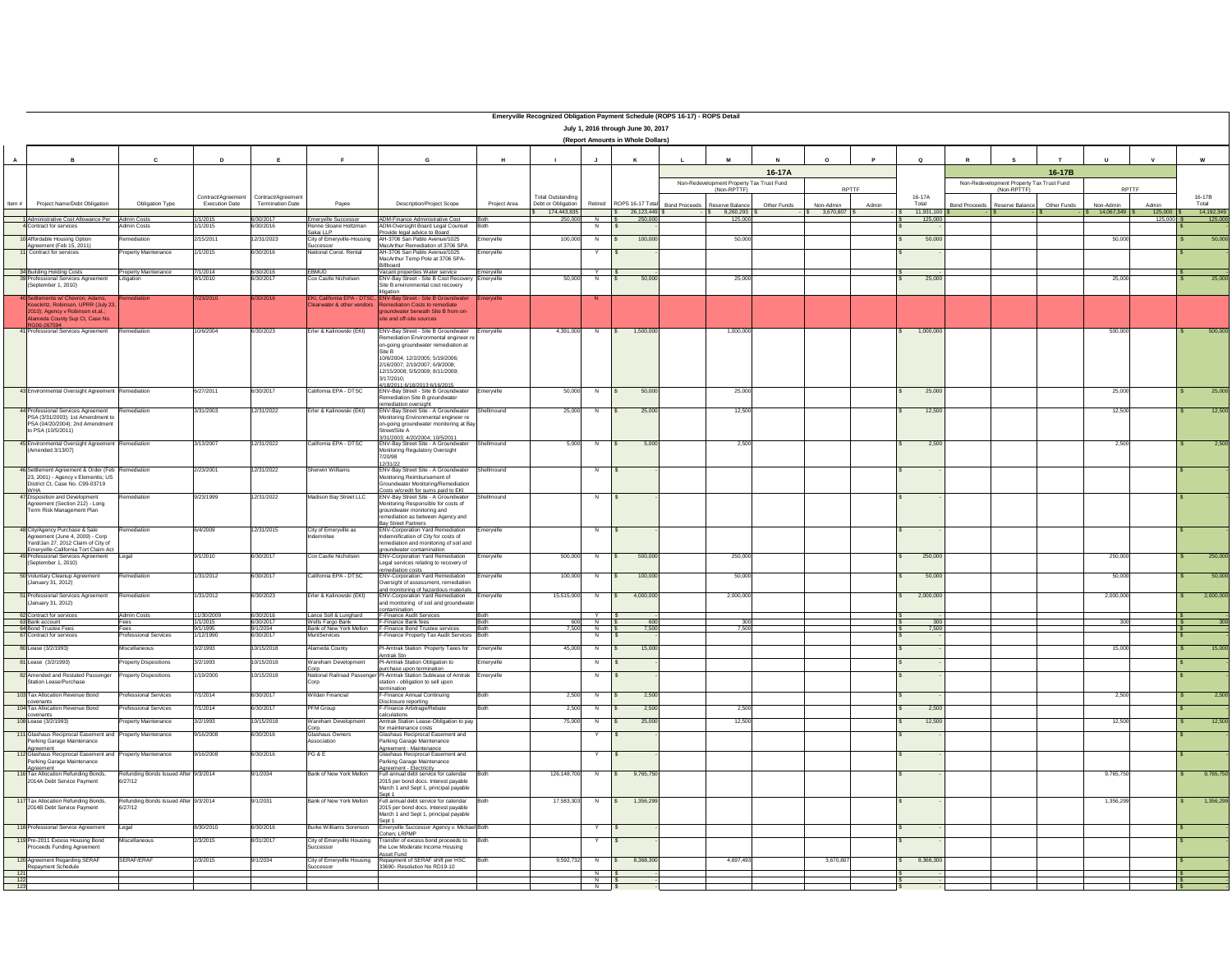|              |                                                                                                                                                                                                                   |                              |                             | (Report Amounts in Whole Dollars) |                               |                  |                  |                                               |
|--------------|-------------------------------------------------------------------------------------------------------------------------------------------------------------------------------------------------------------------|------------------------------|-----------------------------|-----------------------------------|-------------------------------|------------------|------------------|-----------------------------------------------|
|              | Pursuant to Health and Safety Code section 34177 (I), Redevelopment Property Tax Trust Fund (RPTTF) may be listed as a source of payment on the ROPS, but only to the extent no other funding source is available |                              |                             |                                   |                               |                  |                  |                                               |
|              | or when payment from property tax revenues is required by an enforceable obligation. For tips on how to complete the Report of Cash Balances Form, see CASH BALANCE TIPS SHEET                                    |                              |                             |                                   |                               |                  |                  |                                               |
| A            | B                                                                                                                                                                                                                 | $\mathbf{C}$                 | D                           | Е                                 | Е                             | G                | н                |                                               |
|              |                                                                                                                                                                                                                   |                              |                             | <b>Fund Sources</b>               |                               |                  |                  |                                               |
|              |                                                                                                                                                                                                                   |                              | <b>Bond Proceeds</b>        |                                   | <b>Reserve Balance</b>        | <b>Other</b>     | <b>RPTTF</b>     |                                               |
|              |                                                                                                                                                                                                                   |                              |                             | <b>Prior ROPS</b>                 | <b>Prior ROPS</b>             |                  |                  |                                               |
|              |                                                                                                                                                                                                                   |                              |                             | period balances                   | <b>RPTTF</b>                  |                  |                  |                                               |
|              |                                                                                                                                                                                                                   | Bonds issued<br>on or before | Bonds issued<br>on or after | and DDR RPTTF<br>balances         | distributed as<br>reserve for | Rent,<br>grants, | Non-Admin<br>and |                                               |
|              | <b>Cash Balance Information by ROPS Period</b>                                                                                                                                                                    | 12/31/10                     | 01/01/11                    | retained                          | future period(s)              | interest, etc.   | Admin            | <b>Comments</b>                               |
|              | ROPS 15-16A Actuals (07/01/15 - 12/31/15)                                                                                                                                                                         |                              |                             |                                   |                               |                  |                  |                                               |
|              | Beginning Available Cash Balance (Actual 07/01/15)                                                                                                                                                                |                              |                             |                                   |                               |                  |                  | June 30, 2015 beginning cash balance has been |
|              |                                                                                                                                                                                                                   |                              |                             |                                   |                               |                  |                  | increased by \$8,869 from last ROPS report to |
|              |                                                                                                                                                                                                                   | 166,594                      |                             | 22,141,063                        | 8,538,207                     | 849,675          |                  | match audited financial statements            |
| $\mathbf{2}$ | Revenue/Income (Actual 12/31/15)<br>RPTTF amounts should tie to the ROPS 15-16A distribution from the                                                                                                             |                              |                             |                                   |                               |                  |                  |                                               |
|              | County Auditor-Controller during June 2015                                                                                                                                                                        |                              |                             |                                   |                               |                  |                  |                                               |
| 3            | Expenditures for ROPS 15-16A Enforceable Obligations (Actual                                                                                                                                                      | 236                          |                             |                                   |                               | 121,320          |                  |                                               |
|              | 12/31/15                                                                                                                                                                                                          |                              |                             |                                   |                               |                  |                  |                                               |
|              |                                                                                                                                                                                                                   |                              |                             |                                   |                               |                  |                  |                                               |
|              |                                                                                                                                                                                                                   |                              |                             | 724,481                           | 8,538,207                     | 970,995          |                  |                                               |
| 4            | Retention of Available Cash Balance (Actual 12/31/15)                                                                                                                                                             |                              |                             |                                   |                               |                  |                  |                                               |
|              | RPTTF amount retained should only include the amounts distributed as<br>reserve for future period(s)                                                                                                              |                              |                             |                                   |                               |                  |                  |                                               |
|              | 5 ROPS 15-16A RPTTF Balances Remaining                                                                                                                                                                            |                              |                             |                                   |                               |                  |                  |                                               |
|              |                                                                                                                                                                                                                   |                              |                             | No entry required                 |                               |                  |                  |                                               |
|              |                                                                                                                                                                                                                   |                              |                             |                                   |                               |                  |                  |                                               |
|              | 6 Ending Actual Available Cash Balance                                                                                                                                                                            |                              |                             |                                   |                               |                  |                  |                                               |
|              | C to G = $(1 + 2 - 3 - 4)$ , H = $(1 + 2 - 3 - 4 - 5)$                                                                                                                                                            | $166,830$ \$<br>\$           |                             | $\frac{1}{2}$ 21,416,582 \ \$     |                               | l \$             | -   \$           |                                               |
|              | ROPS 15-16B Estimate (01/01/16 - 06/30/16)                                                                                                                                                                        |                              |                             |                                   |                               |                  |                  |                                               |
|              | Beginning Available Cash Balance (Actual 01/01/16)                                                                                                                                                                |                              |                             |                                   |                               |                  |                  |                                               |
|              | $(C, D, E, G = 4 + 6, F = H4 + F4 + F6, and H = 5 + 6)$                                                                                                                                                           | $166,830$   \$               |                             | $21,416,582$ \$<br>$\mathbf{\$}$  |                               | -\$              | $\sqrt{2}$       |                                               |
|              | 8  Revenue/Income (Estimate 06/30/16)                                                                                                                                                                             |                              |                             |                                   |                               |                  |                  |                                               |
|              | RPTTF amounts should tie to the ROPS 15-16B distribution from the                                                                                                                                                 |                              |                             |                                   |                               |                  |                  |                                               |
|              | County Auditor-Controller during January 2016                                                                                                                                                                     |                              |                             |                                   |                               |                  |                  |                                               |
|              | <b>Expenditures for ROPS 15-16B Enforceable Obligations (Estimate</b><br>06/30/16)                                                                                                                                |                              |                             |                                   |                               |                  |                  |                                               |
|              | 10 Retention of Available Cash Balance (Estimate 06/30/16)                                                                                                                                                        | 166,830                      |                             | 13,156,289                        |                               |                  |                  |                                               |
|              | RPTTF amount retained should only include the amounts distributed as                                                                                                                                              |                              |                             |                                   |                               |                  |                  |                                               |
|              | reserve for future period(s)                                                                                                                                                                                      |                              |                             |                                   |                               |                  |                  |                                               |
| 11           | Ending Estimated Available Cash Balance (7 + 8 - 9 -10)                                                                                                                                                           |                              | \$                          | $8,260,293$ \$<br>\$              |                               |                  |                  |                                               |

## **Emeryville Recognized Obligation Payment Schedule (ROPS 16-17) - Report of Cash Balances**